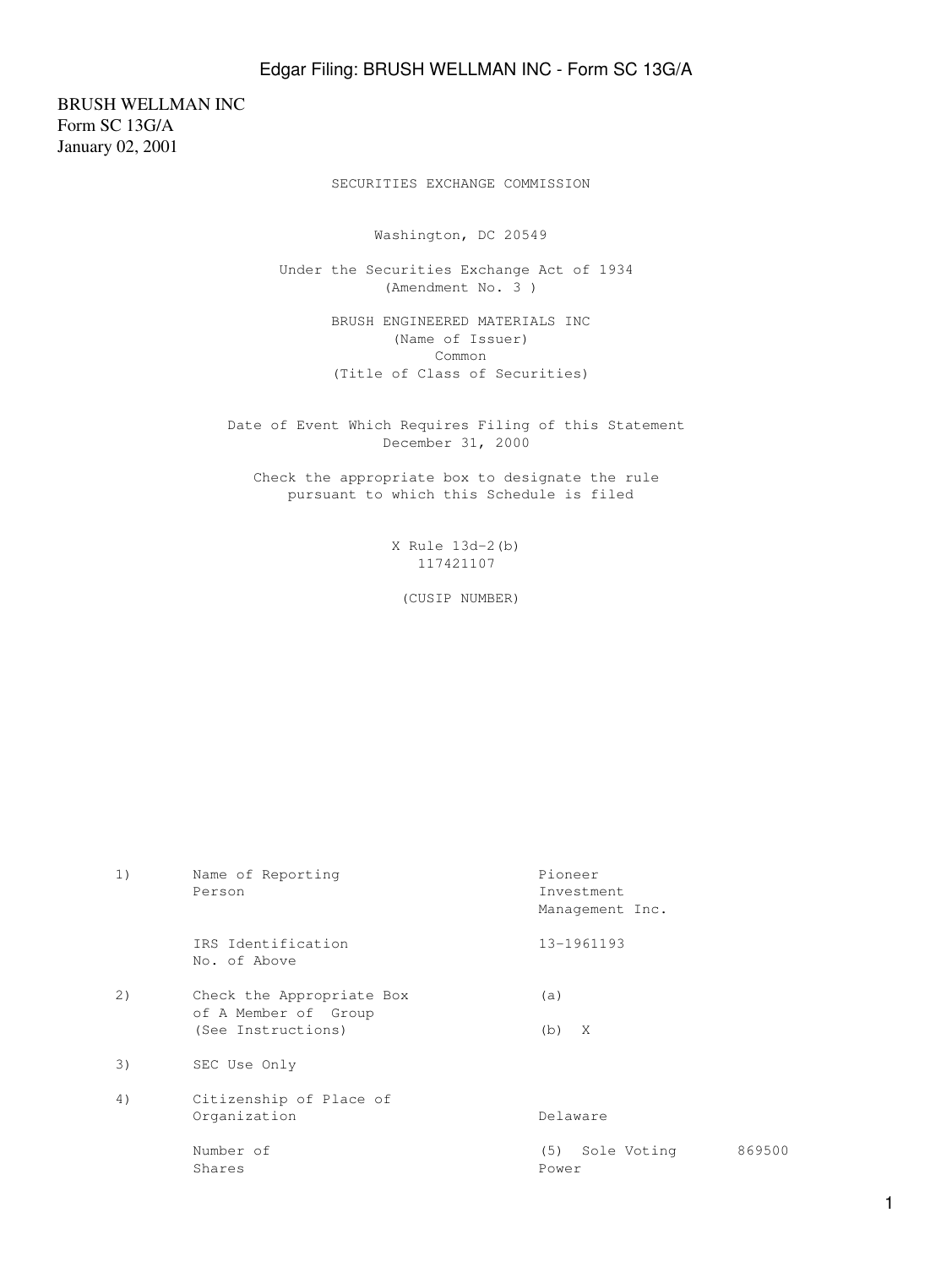## Edgar Filing: BRUSH WELLMAN INC - Form SC 13G/A

|     | Beneficially Owned                                                                          | Power  | (6) Shared Voting                | $\mathbf{0}$ |
|-----|---------------------------------------------------------------------------------------------|--------|----------------------------------|--------------|
|     | by Each Reporting<br>Person With                                                            | (7)    | Sole Dispositive 869500<br>Power |              |
|     |                                                                                             | (8)    | Shared<br>Dispositive<br>Power   | $\mathbf{0}$ |
| 9)  | Aggregate Amount Beneficially<br>Owned by Each<br>Reporting Person                          | 869500 |                                  |              |
| 10  | Check if the aggregate<br>Amount in Row (9) Exclude Certain<br>Shares (See<br>Instructions) |        |                                  |              |
| 11  | Percent of Class Represented<br>By Amount in Row 9.                                         | 5.25%  |                                  |              |
| 12) | Type of Reporting<br>Person (See Instructions)                                              | ΙA     |                                  |              |

BRUSH ENGINEERED MATERIALS INC Item 1(b) Address of Issuer's Principal Executive Offices: Mr. John Grampa ,Chief Financial Officer BRUSH ENGINEERED MATERIALS INC 17876 St. Clair Ave. Cleveland, OH 44110 Item 2(a) Name of Person Filing: Pioneer Investment Management, Inc. Item 2(b) Address of Principal Business Office: 60 State Street, Boston, MA 02109 Item 2(c) Citizenship: State of Delaware Pioneer Investment Management, Inc. Item 2(d) Title of Class of Securities:

Item 1(a) Name of Issuer.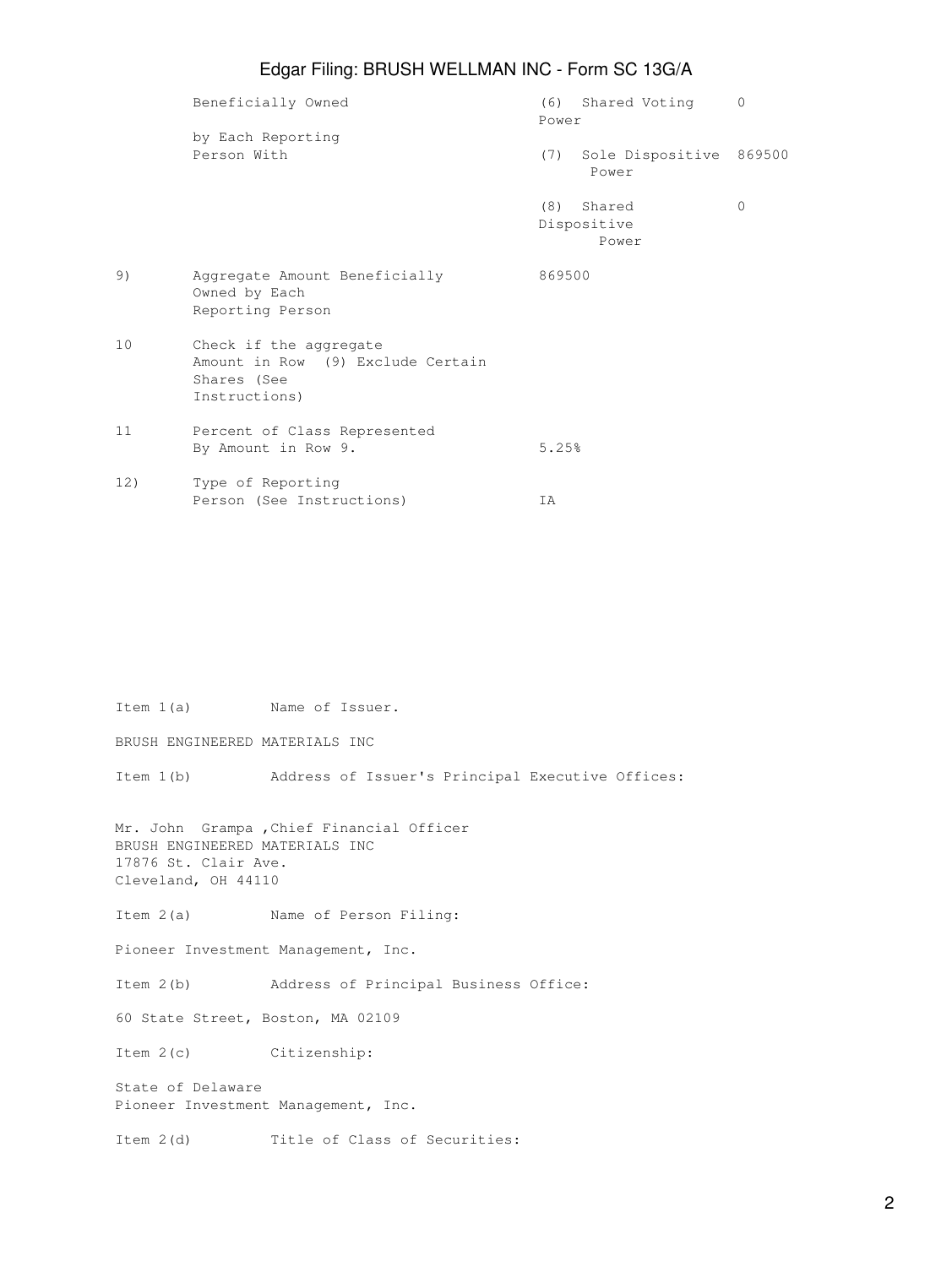## Edgar Filing: BRUSH WELLMAN INC - Form SC 13G/A

Common Stock

| Item 2(e) | CUSIP Number:                                                                              |  |  |  |
|-----------|--------------------------------------------------------------------------------------------|--|--|--|
| 117421107 |                                                                                            |  |  |  |
| Item      | 3 The person filing this statement pursuant to Rule 13d-1(b)<br>or $13d-2(b)$ is:          |  |  |  |
| (d)       | Investment Adviser registered under Section<br>203 of the Investment Advisers Act of 1940. |  |  |  |

Item 4. Ownership.

| (a) | Amount Beneficially Owned: | 869500 |
|-----|----------------------------|--------|
| (b) | Percent of Class:          | 5.25%  |

(c) Number of shares as to which such person has

| (i)   | sole power to vote or to direct the vote                 | 869500 |
|-------|----------------------------------------------------------|--------|
| (i)   | shared power to vote or to direct vote                   |        |
| (iii) | sole power to dispose or to direct disposition of 869500 |        |

(iv) shared power to dispose or to direct disposition 0

Item 5. Ownership of Five Percent or Less of a Class.

 If this statement is being filed to report the fact that as of the date Hereof the reporting person has ceased to be the beneficial owner of more than five percent of the class of securities, check here:

Item 6. Ownership of More than Five Percent on Behalf of Another Person.

Inapplicable.

Item 7. Identification and Classification of the Subsidiary Which Acquired the Security Being Reported On By the Parent Holding Company.

Inapplicable.

Item 8. Identification and Classification of Members of the Group.

Inapplicable.

Item 9. Notice of Dissolution of the Group.

Inapplicable.